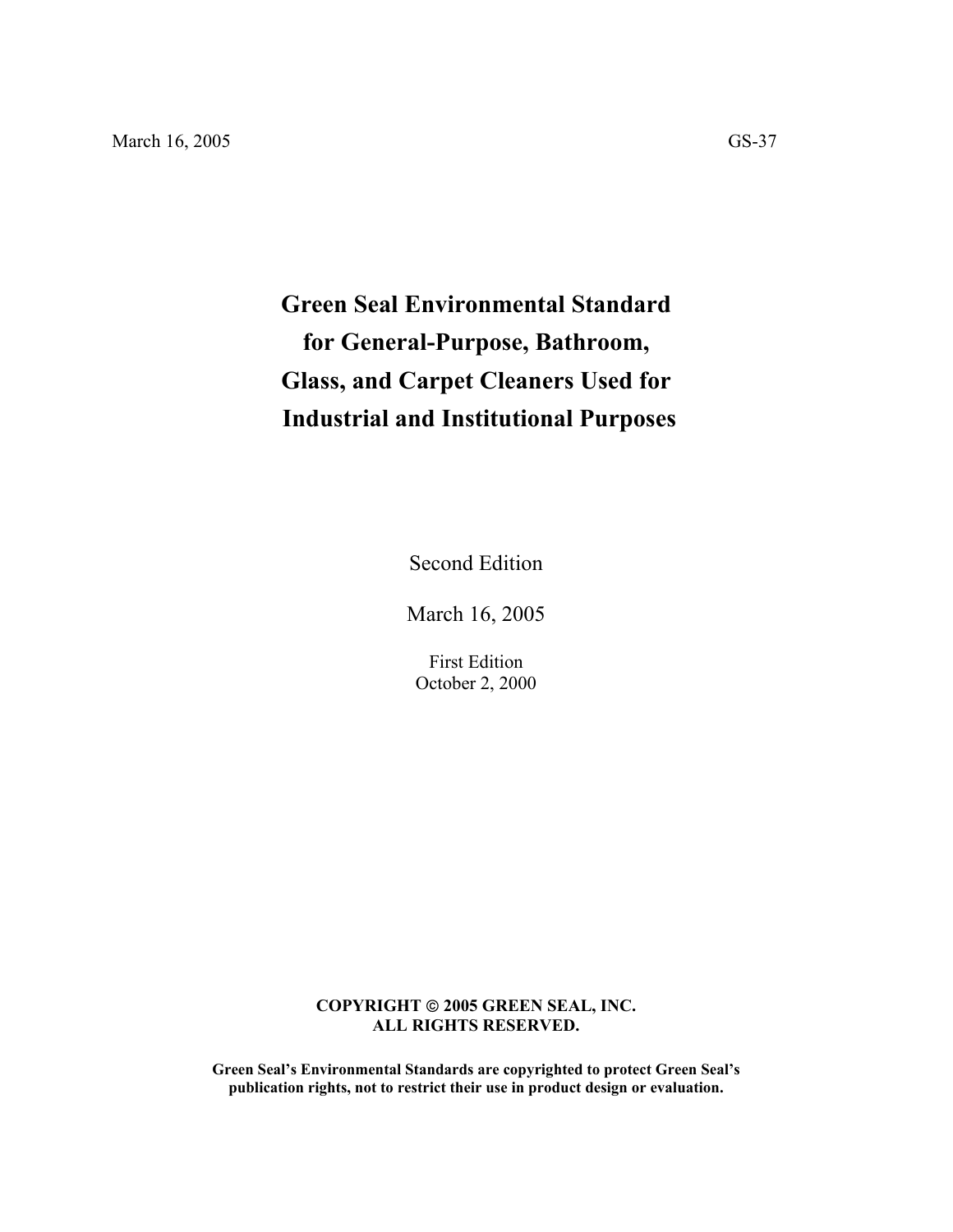## **GREEN SEAL**

Green Seal is a non-profit organization devoted to environmental standard setting, product certification, and public education. Green Seal's mission is to work towards environmental sustainability by identifying and promoting environmentally responsible products, purchasing, and production. Through its standard setting, certification and education programs, Green Seal:

- identifies products that are designed and manufactured in an environmentally responsible manner;
- · offers scientific analyses to help consumers make educated purchasing decisions regarding environmental impacts;
- ensures consumers that any product bearing the Green Seal Certification Mark has earned the right to use it; and
- · encourages manufacturers to develop new products that are significantly less damaging to the environment than their predecessors.

The intent of Green Seal's environmental requirements is to reduce, to the extent technologically and economically feasible, the environmental impacts associated with the manufacture, use and disposal of products. Set on a category-by-category basis, Environmental Standards focus on significant opportunities to reduce a product's environmental impact.

Green Seal offers certification to all products covered by its Standards. Manufacturers may submit their products for evaluation by Green Seal. Those which comply with Green Seal's requirements may be authorized to use the Green Seal Certification Mark on products and in product advertising. Manufacturers authorized to use the Green Seal Certification Mark on their product are subject to an ongoing program of testing, inspection, and enforcement.

For additional information on Green Seal or any of its programs, contact:

Green Seal 1001 Connecticut Avenue, NW, Suite 827 Washington, DC 20036-5525 (202) 872-6400 www.greenseal.org

**COPYRIGHT 2005 GREEN SEAL, INC.**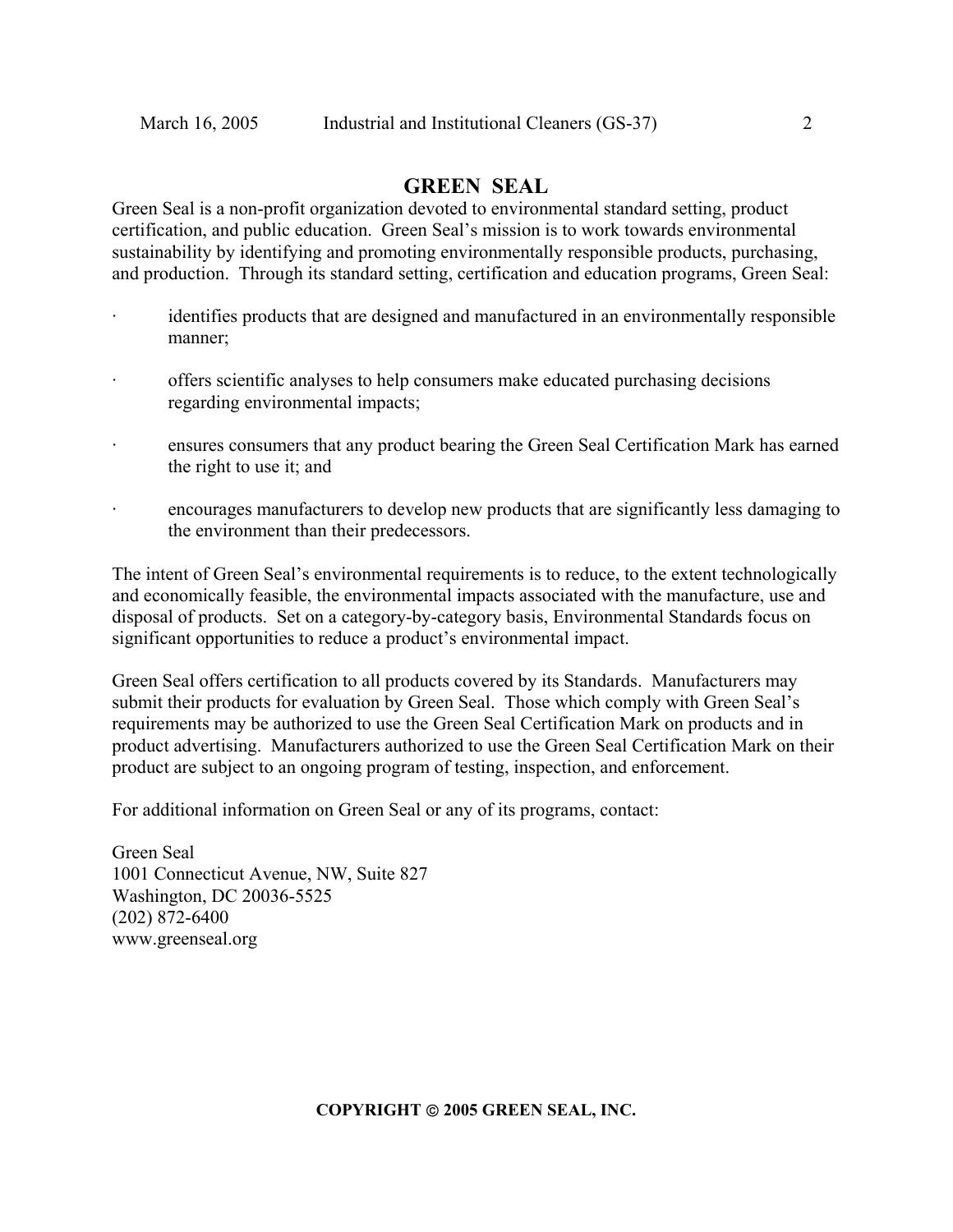|                          | 5.<br>6.<br>7.                                                                         |  |
|--------------------------|----------------------------------------------------------------------------------------|--|
|                          |                                                                                        |  |
| 1.0<br>2.0<br>3.0<br>4.0 | 4.1<br>4.2<br>4.3<br>4.4<br>4.5                                                        |  |
|                          | Photochemical Smog, Tropospheric Ozone Production, & Indoor Air Quality9<br>4.6<br>4.7 |  |
|                          | 4.8                                                                                    |  |
|                          | 4.9<br>4.10<br>4.11<br>4.12<br>4.13<br>4.14<br>4.15                                    |  |
| 5.0                      |                                                                                        |  |

COPYRIGHT @ 2005 GREEN SEAL, INC.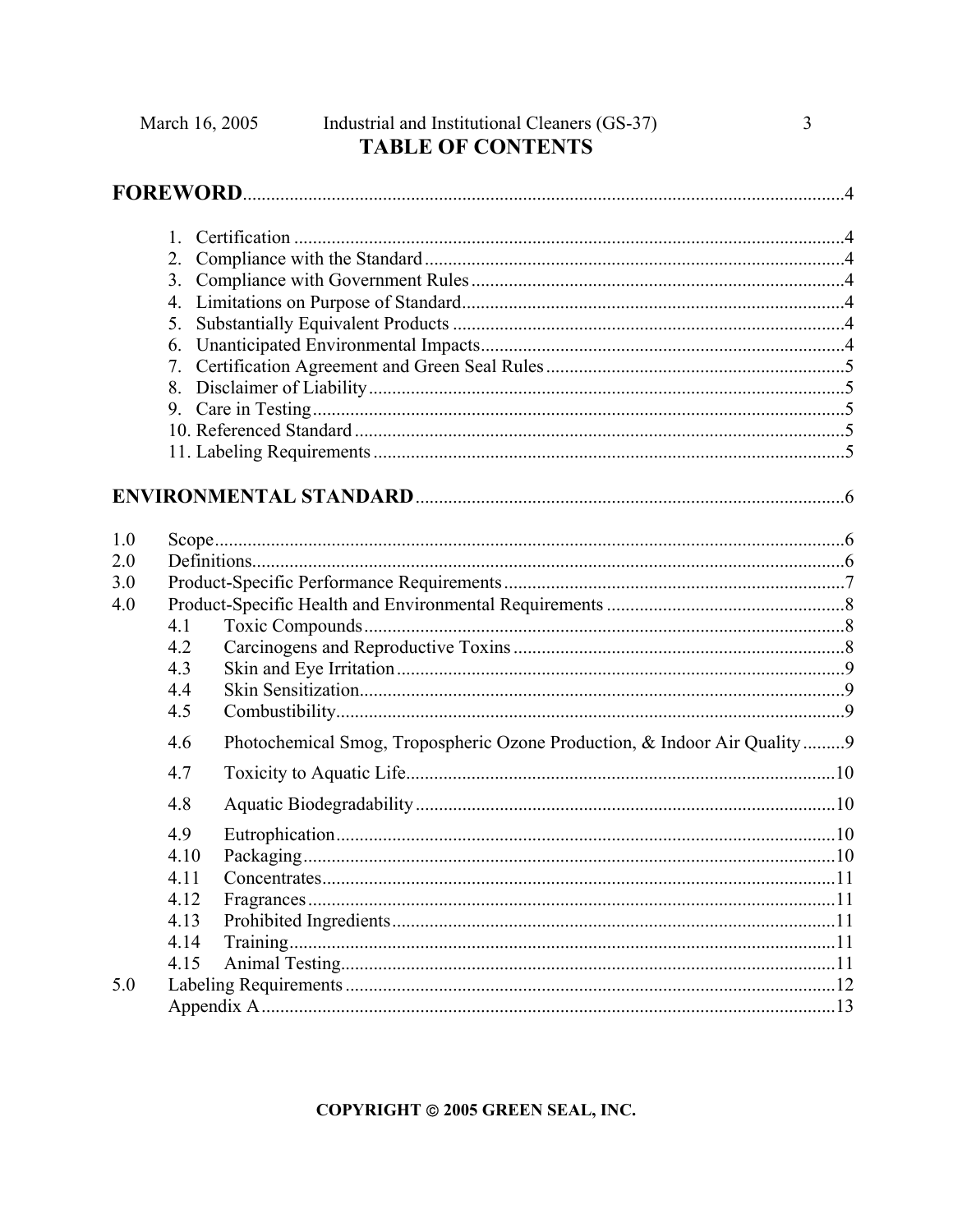**A. Certification.** This Environmental Standard contains the basic requirements for General-Purpose, Bathroom, Glass, and Carpet Cleaners used for Industrial and Institutional Purposes (as defined in the Scope section) to be certified by Green Seal and for their manufacturers to receive authorization to use the Green Seal Certification Mark on products, on their packaging and in product advertising and promotion. The requirements are based on an assessment of the environmental impacts of product manufacture and use, and were developed with the guidance and input of a stakeholder committee consisting of manufacturers, users, government officials, academic and consulting experts, and environmentalists. The standard was reviewed and approved by consensus of the stakeholder committee, as defined by the International Organization for Standardization (ISO) and the Federal Government (Office of Management and Budget Circular A-119). It is therefore a consensus standard. This standard is subject to revision as further experience and investigation may show it is necessary or desirable. Green Seal solicits information and advice on issues associated with this standard.

**B. Compliance with the Standard.** Compliance with this Standard is one of the conditions of certification of a product by Green Seal.

**C. Compliance with Government Rules.** In order to be authorized to use the Green Seal Certification Mark, the manufacturer of the certified product must disclose all governmental allegations or determinations of violation of federal, state, or local environmental laws or regulations with respect to facilities in which the product is manufactured. Certification will be denied any product manufactured in violation of environmental laws or regulations if, in Green Seal's judgment, such violations indicate that the environmental impacts of the product significantly exceed those contemplated in the setting of the standard.

**D. Limitations on Purpose of Standard.** Green Seal's Standards provide basic criteria to promote environmental quality. Provisions for product safety have not been included in this Standard because government agencies and other national standard-setting organizations establish and enforce safety requirements.

**E. Substantially Equivalent Products.** Products that are substantially similar to those covered by this Standard in terms of function and environmental impact may be evaluated and certified by Green Seal against the intent of the requirements of this standard.

**F. Unanticipated Environmental Impacts.** A product which complies with this Standard will not necessarily be certified by Green Seal if, when examined and tested, it is found to have other features which significantly increase its impact on the environment. In such a situation, Green Seal will ordinarily amend its standards or criteria to account for the unanticipated environmental impacts.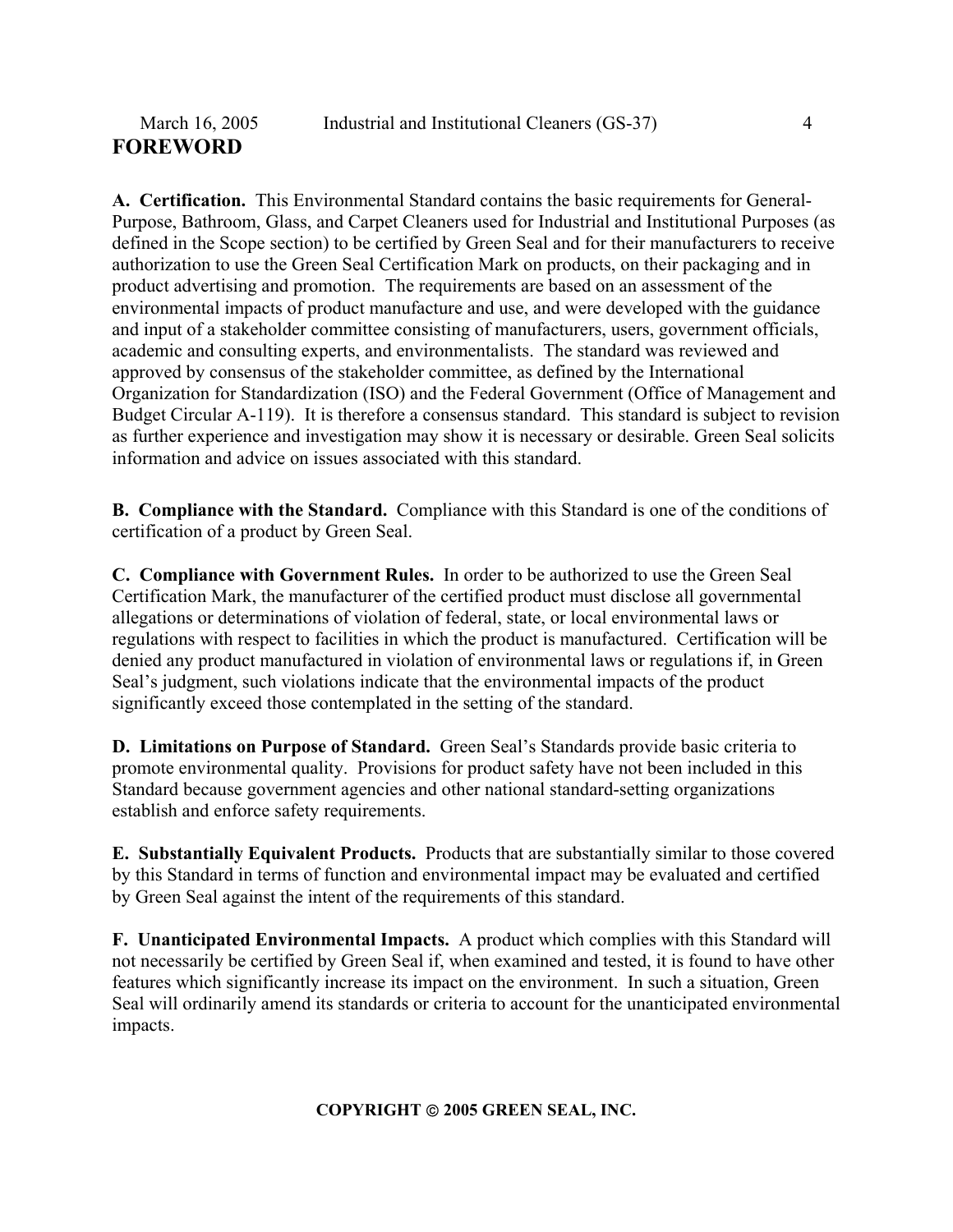**G. Certification Agreement and Green Seal Rules.** In order to be authorized to apply the Green Seal to a product or its packaging, or to use the Green Seal in product advertising or promotion, the manufacturer of the product must (1) sign a Green Seal Certification Agreement that, among other things, defines how and where the Green Seal may be used, (2) pay fees to cover the costs of evaluation and monitoring, (3) undergo an evaluation to determine that the product complies with Green Seal's requirements, (4) agree to an ongoing program of factory inspections and product testing, and (5) comply with the requirements found in the most recent version of "Rules Governing the Use of the Green Seal Certification Mark."

**H. Disclaimer of Liability.** Green Seal, in performing its functions in accordance with its objectives, does not assume or undertake to discharge any responsibility of the manufacturer or any other party. Green Seal shall not incur any obligations or liability for damages, including consequential damages, arising out of or in connection with the interpretation of, reliance upon, or any other use of this Standard.

**I. Care in Testing.** Many tests required by Green Seal's Standards involve safety considerations. Adequate safeguards for personnel and property should be employed in conducting such tests.

**J. Referenced Standards.** Standards referenced in this document may have been superseded by a later edition, and it is intended that the most recent edition of all referenced standards be used in determining compliance of a product with this Standard.

**K. Labeling Requirements.** This Standard neither modifies nor supersedes government labeling requirements. Labeling language which varies in form from the requirements of this section may be used with the written approval of Green Seal.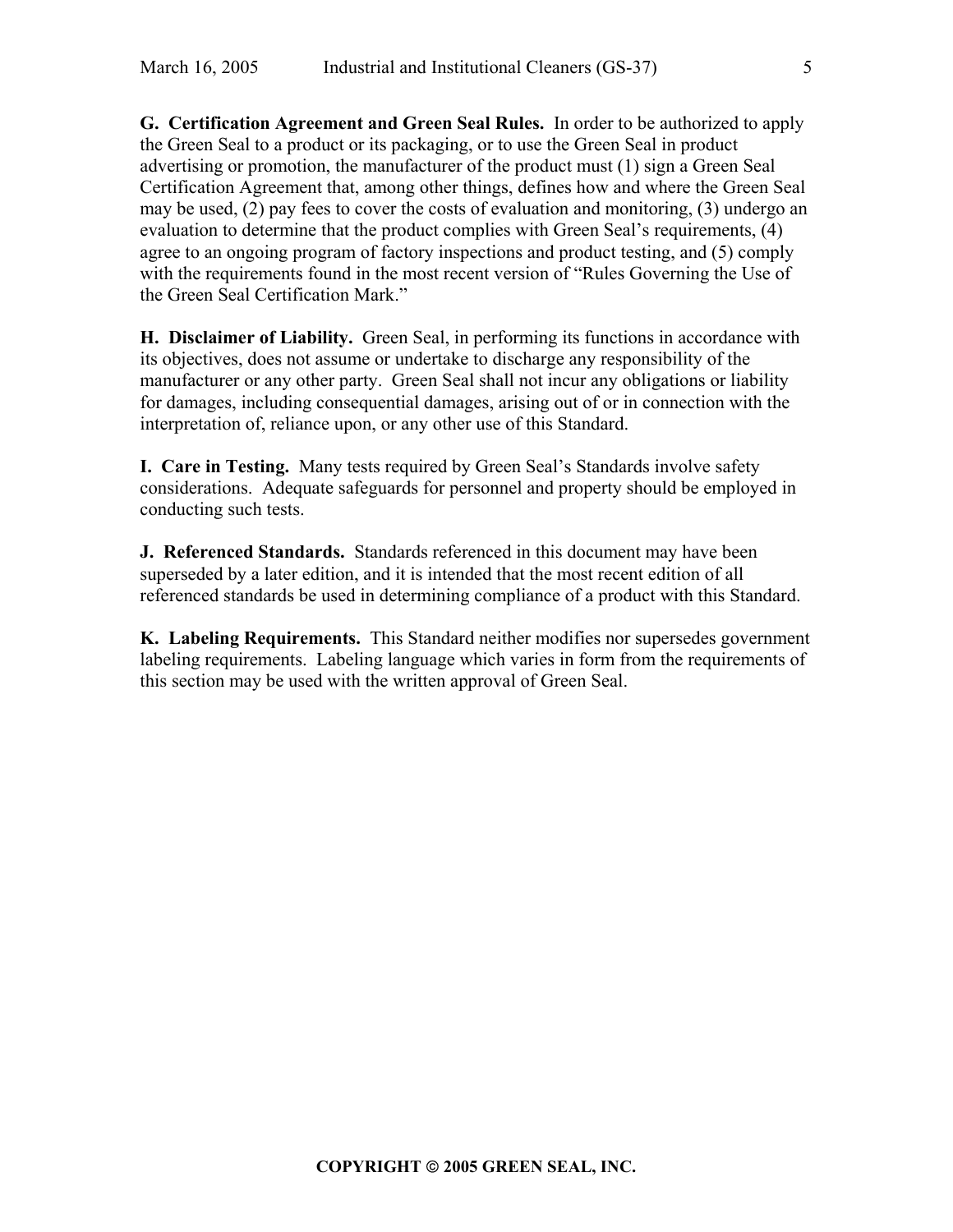## **GREEN SEAL ENVIRONMENTAL STANDARD FOR GENERAL-PURPOSE, BATHROOM, GLASS, AND CARPET CLEANERS USED FOR INDUSTRIAL AND INSTITUTIONAL PURPOSES**

#### **1.0 Scope**

This standard establishes environmental requirements for industrial and institutional general-purpose, bathroom, glass, and carpet cleaners. For purposes of this standard, general-purpose, bathroom, glass, and carpet cleaners are defined as those cleaners intended for routine cleaning of offices, institutions, warehouses, and industrial facilities. The standard does not focus on the use of cleaners in households, food preparation operations, or medical facilities.

Due to the large number of possible cleaning products, processes, soil types, and cleaning requirements, the compatibility of cleaners with surface materials is not specifically addressed in this standard. Product users should follow the manufacturers' instructions on compatibility.

Each criterion states whether it applies to the undiluted product or to the product as used.

#### **2.0 Definitions**

*Bathroom cleaners*. This category includes products used to clean hard surfaces in a bathroom such as counters, walls, floors, fixtures, basins, tubs, and tile. It includes products that are required to be registered under the Federal Insecticide, Fungicide, and Rodenticide Act (FIFRA), such as disinfectants and sanitizers, but does not include products specifically intended to clean toilet bowls.

*Carpet cleaners.* This category includes products used for routine cleaning of carpets and rugs. This category may include, but is not limited to, products used in cleaning by means of extraction, shampooing, dry foam, bonnet or absorbent compound. It does not include products intended primarily for spot removal. This category does not include any products required to be registered under FIFRA, such as those making claims as sterilizers, disinfectants, or sanitizers.

*Concentrate*. This is a product that must be diluted by at least eight parts by volume water (1:8 dilution ratio) prior to its intended use.

*Dispensing-system concentrates*. These are products that are designed to be used in dispensing systems that cannot be practically accessed by users.

*General-purpose cleaners*. This category includes products used for routine cleaning of hard surfaces including impervious flooring such as concrete or tile. It does not include cleaners intended primarily for the removal of rust, mineral deposits, or odors. It does not include products intended primarily to strip, polish, or wax floors, and it does not include cleaners intended primarily for cleaning toilet bowls, dishes, laundry, glass,

#### **COPYRIGHT 2005 GREEN SEAL, INC.**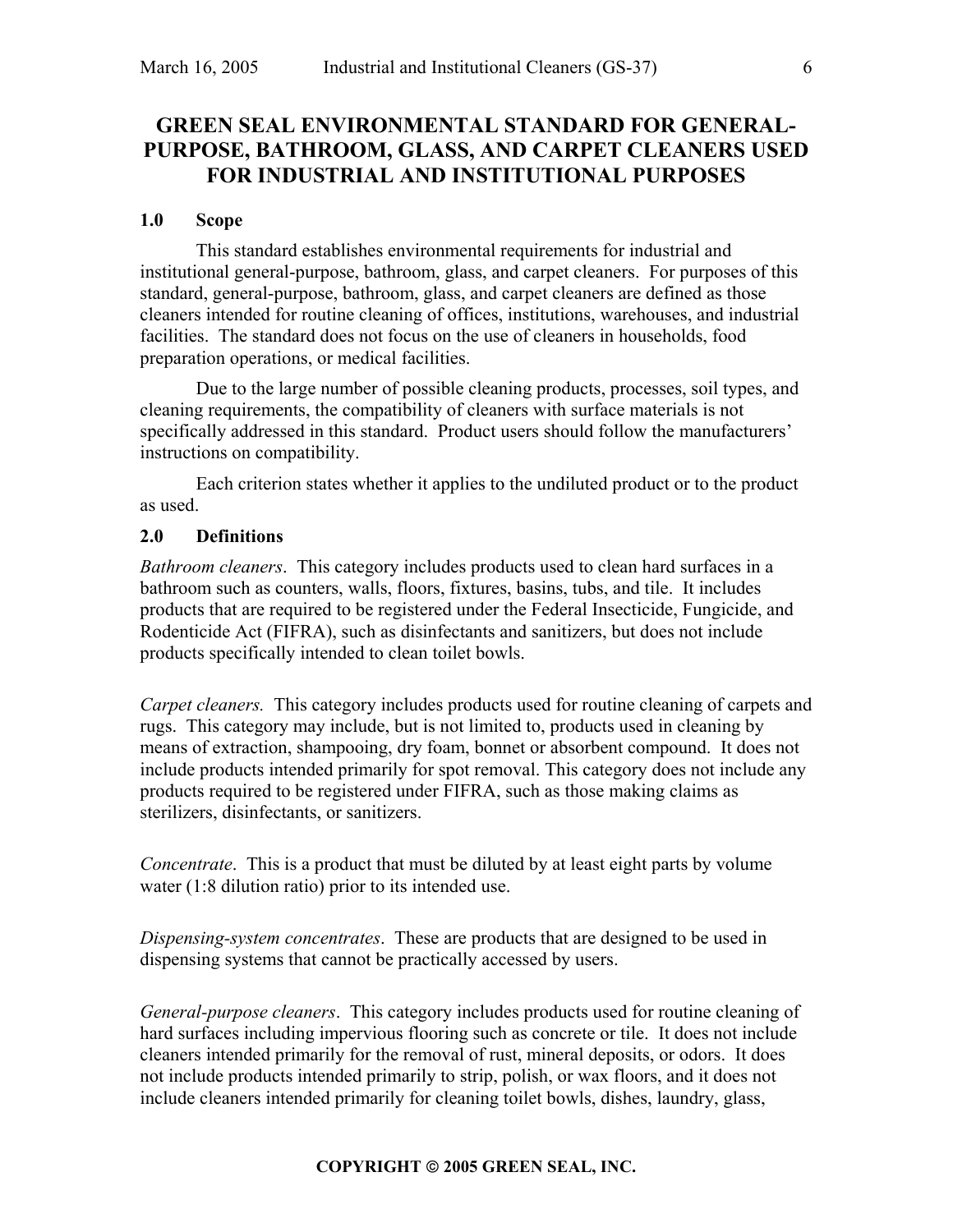carpets, upholstery, wood, or polished surfaces. This category does not include any products required to be registered under FIFRA, such as those making claims as sterilizers, disinfectants, or sanitizers.

*Glass cleaners*. This category includes products used to clean windows, glass, and polished surfaces. This category does not include any products required to be registered under FIFRA, such as those making claims as sterilizers, disinfectants, or sanitizers.

*Ingredient*. Any constituent of a product that is intentionally added or known to be a contaminant that comprises at least 0.01% by weight of the product.

*Optical brighteners.* Additives designed to enhance the appearance of colors and whiteness in materials by absorbing ultraviolet radiation and emitting blue radiation. Also known as fluorescent whitening agents.

*Ozone-depleting compounds*.An ozone-depleting compound is any compound with an ozone-depletion potential greater than  $0.01$  (CFC  $11 = 1$ ).

*Product as used*. This is the most concentrated form of the product that the manufacturer recommends for a product's intended use. For example, if a manufacturer recommends a product be diluted 1:64 or 2:64 for use as a general-purpose cleaner, the product shall meet the environmental and performance requirements at a dilution of 2:64.

*Primary packaging*.This packaging is the material physically containing and coming into contact with the product, not including the cap or lid of a bottle.

*Recyclable package*.This package can be diverted from the waste stream through available processes and programs, and can be collected, processed, and returned to use in the form of raw materials or products.

*Undiluted product*.This is the most concentrated form of the product produced by the manufacturer for transport outside its facility.

## **3.0 Product-Specific Performance Requirements**

Each product *as used* when diluted with water from the cold tap at no more than 50 °F, shall clean common soils and surfaces in its category effectively, as measured by a standard test method. Carpet cleaners may be diluted with warm or hot water where required by the test method or performance considerations. Green Seal recommends the following test methods:

*General-purpose cleaners.* The product shall remove at least 80% of the particulate soil in the American Society for Testing and Materials (ASTM) D4488-95, A5.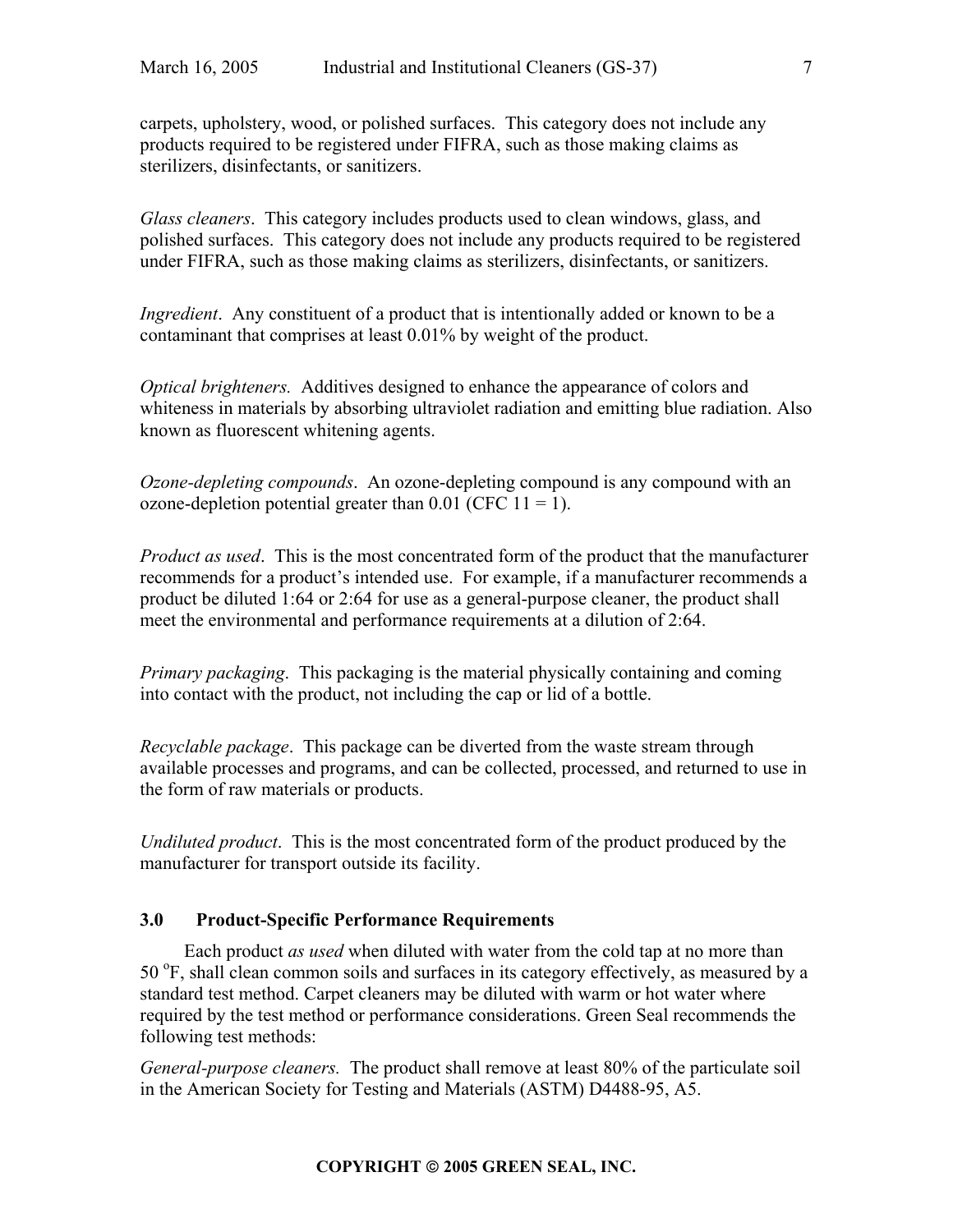*Bathroom cleaners.* The product shall remove at least 75% of the soil in ASTM D5343 as measured by ASTM D5343.

*Carpet cleaners.* Using a standard test method, the manufacturer must demonstrate that its product performs as well as a nationally recognized product in its category in both cleaning efficiency and resoiling resistance. Acceptable test methods/procedures to demonstrate performance include, but are not limited to, the following sources: the American Association of Textile Chemists and Colorists (AATCC), ASTM, the Institute of Inspection, Cleaning and Restoration Certification (IICRC), the International Organization for Standardization (ISO), WoolSafe, the Carpet and Rug Institute (CRI) or laboratory testing conducted as part of a bid evaluation by a government purchasing entity.

*Glass cleaners.* The product shall achieve at least a rating of three in each of the following Consumer Specialty Products Association (CSPA) DCC 09 categories: soil removal, smearing, and streaking.

Using standard test methods, a manufacturer can also demonstrate that its product performs as well as a nationally recognized product in its category or achieves the removal efficiency defined in this section.

## **4.0 Product-Specific Health and Environmental Requirements**

#### **4.1 Toxic Compounds**

The *undiluted* product shall not be toxic to humans. Dispensing-system concentrates shall be tested as used. A product is considered toxic if any of the following criteria apply:

| Oral lethal dose $50$ (LD <sub>50</sub> )   | $\leq$ 2,000 mg/kg    |
|---------------------------------------------|-----------------------|
| Inhalation lethal concentration $(LC_{50})$ | $\rm {\leq}20~mg/L^*$ |

\* If the vapor-phase concentration of the product at room temperature is less than 20 mg/L, it should be tested at its saturation concentration. If it is not toxic at this concentration, it passes the inhalation criterion.

Toxicity shall be measured on the product as a whole. Alternatively, a mixture need not be tested if existing toxicity information demonstrates that each of the ingredients complies. Ingredients that are nonvolatile do not require inhalation toxicity testing (Appendix A). It is assumed that the toxicity of the individual component compounds are weighted and summed and that there are not synergistic effects (Appendix A).

The toxicity testing procedures should meet the requirements put forth by the Organization for Economic Cooperation and Development (OECD) Guidelines for Testing of Chemicals. These protocols include Acute Oral Toxicity Test (TG 401), Acute Inhalation Toxicity Test (TG 403), and Acute Dermal Toxicity Test (TG 402).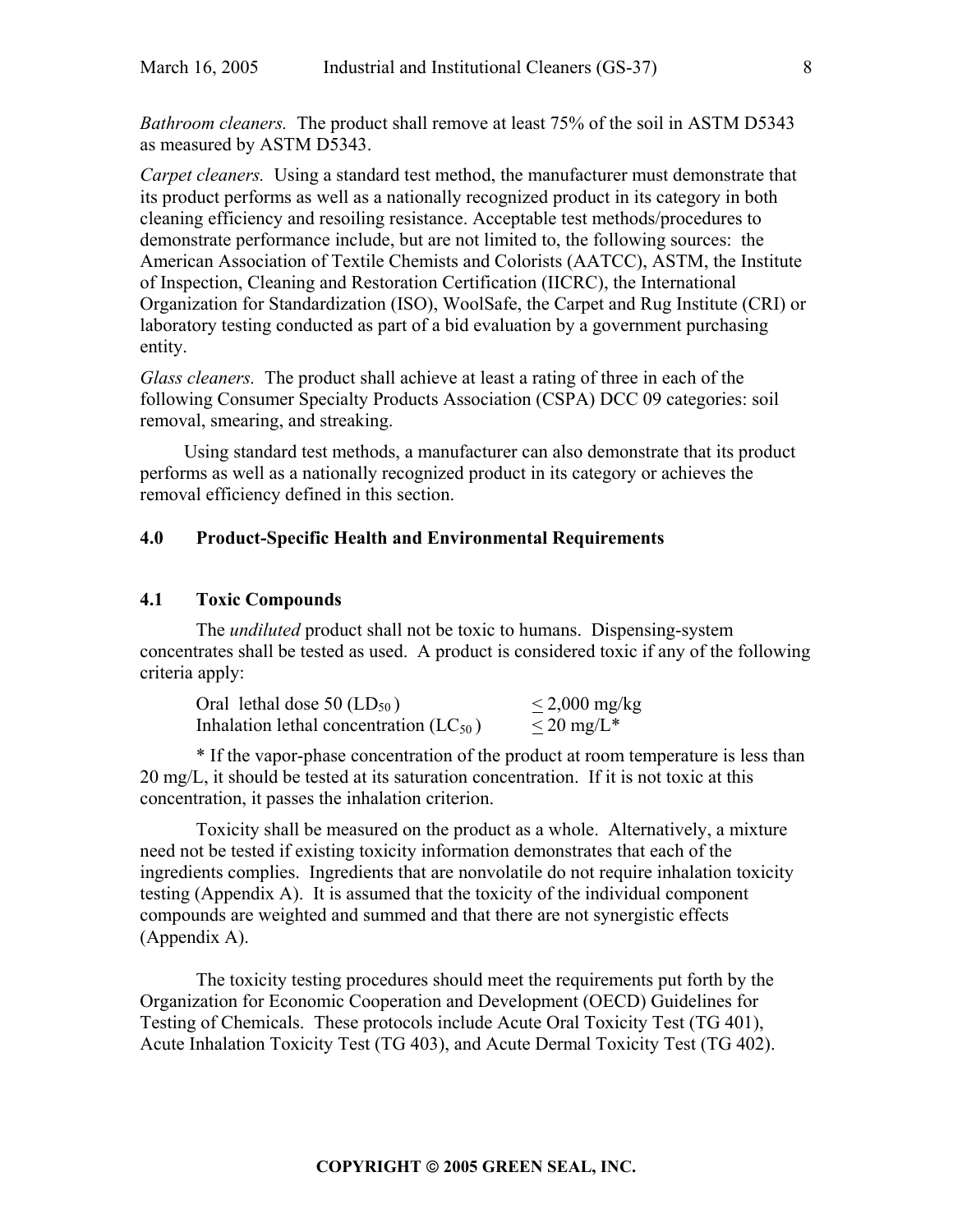## **4.2 Carcinogens and Reproductive Toxins**

The *undiluted* product shall not contain any ingredients that are carcinogens or that are known to cause reproductive toxicity. Carcinogens are defined as those chemicals listed as known, probable, or possible human carcinogens by the International Agency for Research on Cancer (IARC), the National Toxicology Program (NTP), the U.S. Environmental Protection Agency, or the Occupational Health and Safety Administration. Chemicals known to cause reproductive toxicity are defined as those listed by the State of California under the Safe Drinking Water and Toxic Enforcement Act of 1986 (California Code of Regulations, Title 22, Division 2, Subdivision 1, Chapter 3, Sections 1200, *et seq*.).

Naturally occurring elements and chlorinated organics, which may be present as a result of chlorination of the water supply, are not considered ingredients if the concentrations are below the applicable maximum contaminant levels in the National Primary Drinking Water Standards found in 40 Code of Federal Regulations (CFR) Part 141.

#### **4.3 Skin and Eye Irritation**

The *undiluted* product shall not be corrosive to the skin or eyes. Dispensingsystem concentrates shall be tested as used. The undiluted cleaning product shall not be corrosive to the skin, as tested using the Human Skin Construct systems (Liebsch et al. 2000; Fentem et al. 1998). The undiluted cleaning product shall also not be corrosive to the eye as tested using the bovine opacity and permeability test (BCOP) (Sina et al. 1995) after a 10-minute exposure. Green Seal will also accept the results of other peerreviewed or standard in vitro or in vivo test methods demonstrating that the product mixture is not corrosive.

## **4.4 Skin Sensitization**

The *undiluted* product shall not be a skin sensitizer, as tested by the OECD Guidelines for Testing Chemicals, Section 406. Dispensing-system concentrates shall be tested as used. Green Seal shall also accept the results of other standard test methods, such as those described in Buehler (1994) or Magnusson and Kligman (1969), as proof that the product or its ingredients are not skin sensitizers.

#### **4.5 Combustibility**

The *undiluted* product shall not be combustible. The product or 99% by volume of the product ingredients shall have a flashpoint above 150 °F, as tested using either the Cleveland Open Cup Tester (ASTM D92-97) or a closed-cup method International Standards Organization (ISO) 13736 or ISO 2719. Alternatively, the product shall not sustain a flame when tested using ASTM D 4206.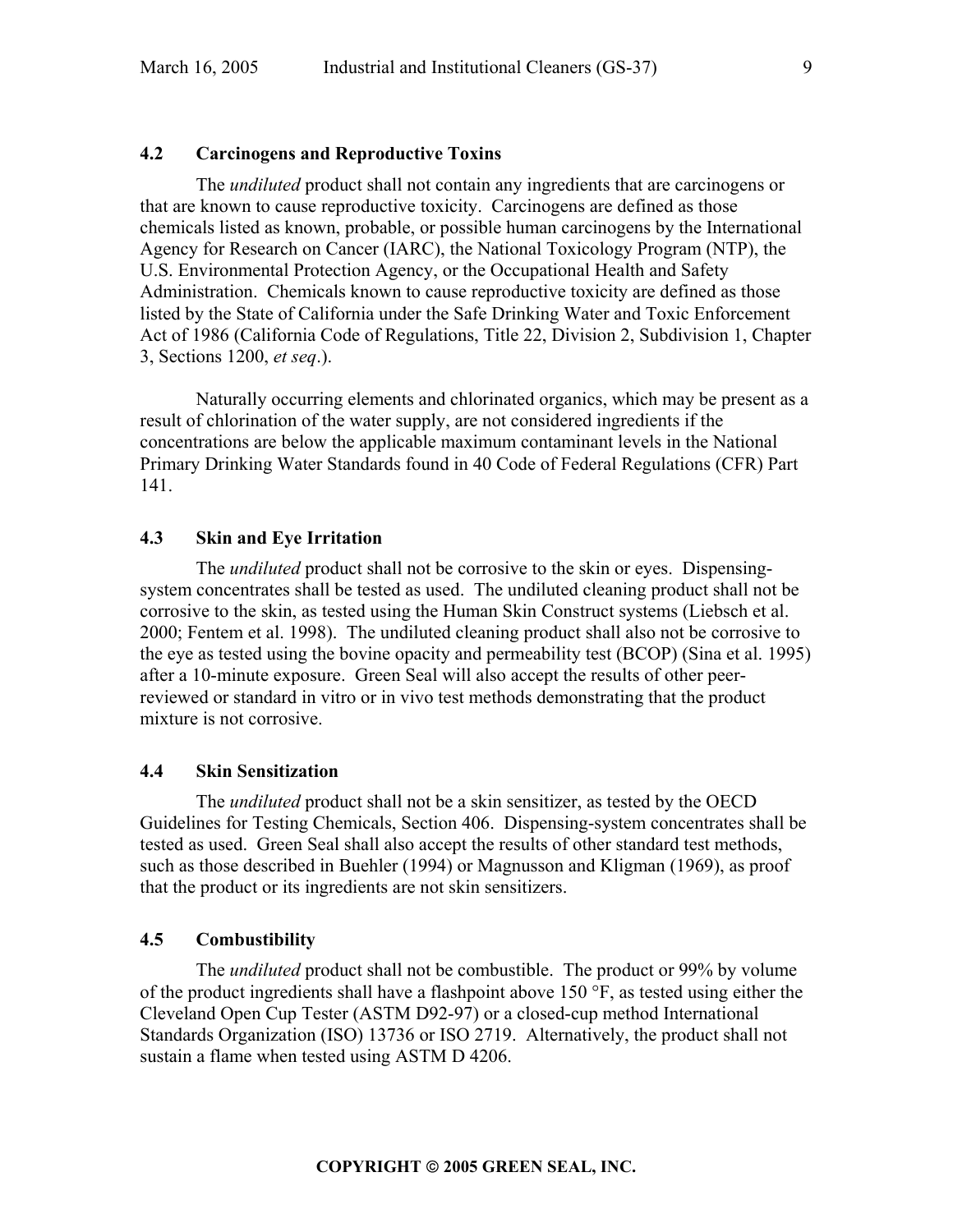## **4.6 Photochemical Smog, Tropospheric Ozone Production, and Indoor Air Quality**

The product *as used* shall not contain substances that contribute significantly to the production of photochemical smog, tropospheric ozone, or poor indoor-air quality. The volatile organic content of the product as used shall not exceed the following

- 0.1% by weight for carpet cleaners
- 1% by weight for general-purpose and bathroom cleaners
- 3% by weight for glass cleaners

The volatile organic content shall be determined by California Air Resources Board Method 310.

## **4.7 Toxicity to Aquatic Life**

The product *as used* shall not be toxic to aquatic life. A compound is considered not toxic to aquatic life if it meets one or more of the following criteria:

Acute  $LC_{50}$  for algae, daphnia, or fish  $>100 \text{ mg/L}$ 

For purposes of demonstrating compliance with this requirement, aquatic toxicity testing is not required if sufficient aquatic toxicity data exist for each of the product's ingredients to demonstrate that the product mixture complies. Aquatic toxicity tests shall follow the appropriate protocols in ISO 7346.2 for fish and in 40 CFR 797, Subpart B for other aquatic organisms.

## **4.8 Aquatic Biodegradability**

Each of the organic ingredients in the product *as used* shall exhibit ready biodegradability in accordance with the OECD definition except for a FIFRA-registered ingredient in a bathroom cleaner and the polymer portion of a carpet cleaner. However, all other ingredients in a FIFRA-registered bathroom cleaner or carpet cleaner must comply. Biodegradability shall be measured by one of the following methods: ISO 9439 carbon dioxide  $(CO<sub>2</sub>)$  evolution test, ISO 10708 (two-phase closed-bottle test), ISO 10707 (closed bottle test), or ISO 7827 (dissolved organic carbon removal). Specifically, within a 28-day test, the ingredient shall meet one of the following criteria within 10 days of the time when biodegradation first reaches 10%:

| Removal of dissolved organic carbon (DOC)     | $> 70\%$ |
|-----------------------------------------------|----------|
| Biological oxygen demand (BOD)                | $>60\%$  |
| % of BOD of theoretical oxygen demand (ThOD)  | $>60\%$  |
| $\%$ CO <sub>2</sub> evolution of theoretical | $>60\%$  |

For organic ingredients that do not exhibit ready biodegradability in these tests, the manufacturer may demonstrate biodegradability in sewage treatment plants using the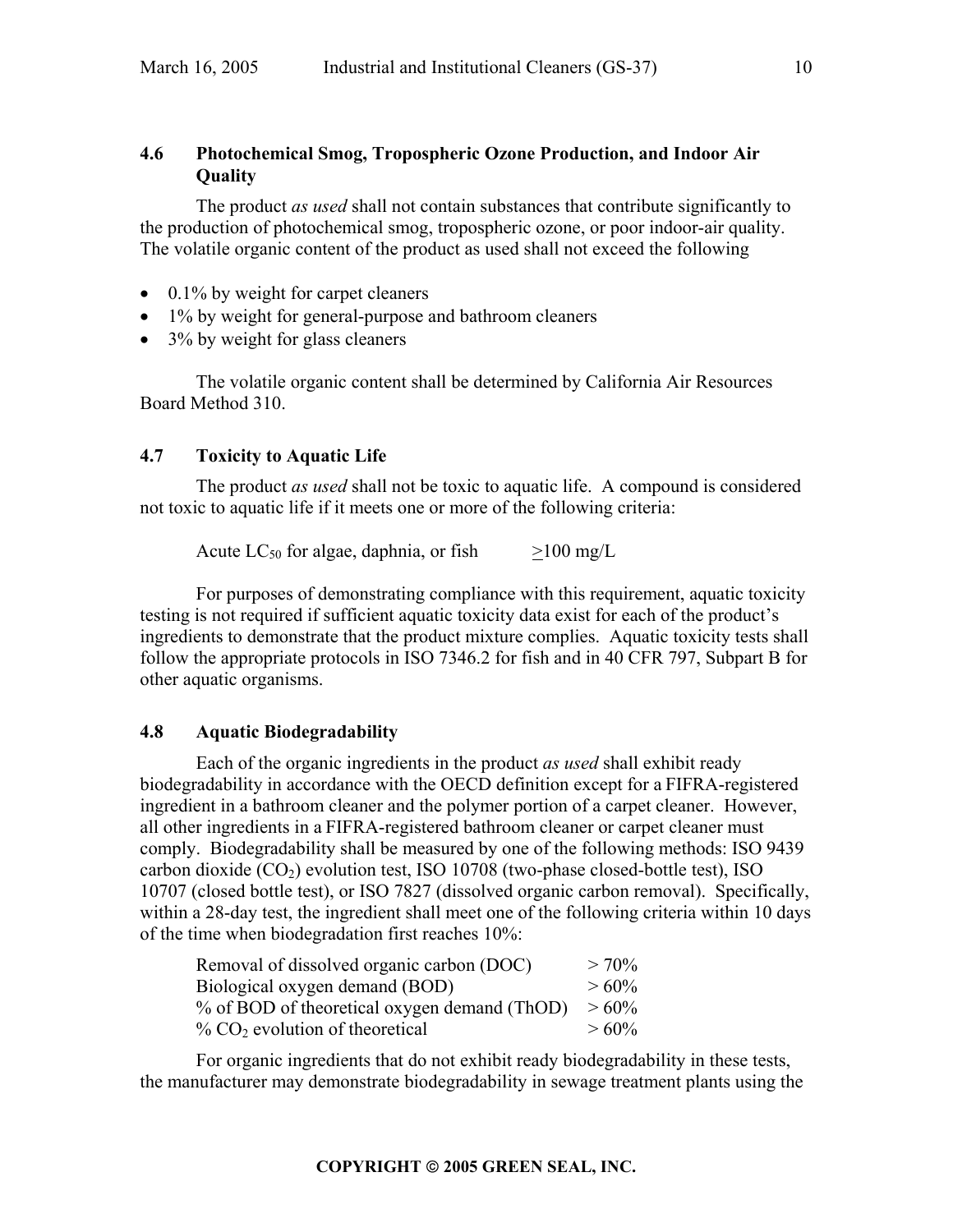Coupled Units Test found in OECD 303A by demonstrating dissolved organic carbon (DOC) removal  $> 90\%$ .

Testing is not required for any ingredient for which sufficient information exists concerning its biodegradability, either in peer-reviewed literature or databases or proving that the ingredient was tested in accordance with standard test procedures.

## **4.9 Eutrophication**

The product *as used* shall not contain more than 0.5% by weight of total phosphorus.

## **4.10 Packaging**

The primary package shall be recyclable. Alternatively, manufacturers may provide for returning and refilling of their packages. An exception may be made for lightweight flexible packaging (e.g., pouches or bags) that represents a significant reduction in material use when compared with rigid packaging.

## **4.11 Concentrates**

The product must be a concentrate, except for FIFRA-registered bathroom cleaners and absorbent compound carpet cleaners.

## **4.12 Fragrances**

Manufacturers shall identify any fragrances on their material safety data sheets (MSDSs). Any ingredient added to a product as a fragrance must follow the Code of Practice of the International Fragrance Association.

## **4.13 Prohibited Ingredients**

The product shall not contain the following ingredients:

- Alkylphenol ethoxylates
- Dibutyl phthalate
- Heavy metals including arsenic, lead, cadmium, cobalt, chromium, mercury, nickel, or selenium
- Ozone-depleting compounds
- Optical brighteners

## **4.14 Training**

The product manufacturer, its distributor, or a third party shall offer training or training materials in the proper use of the product. These shall include step-by-step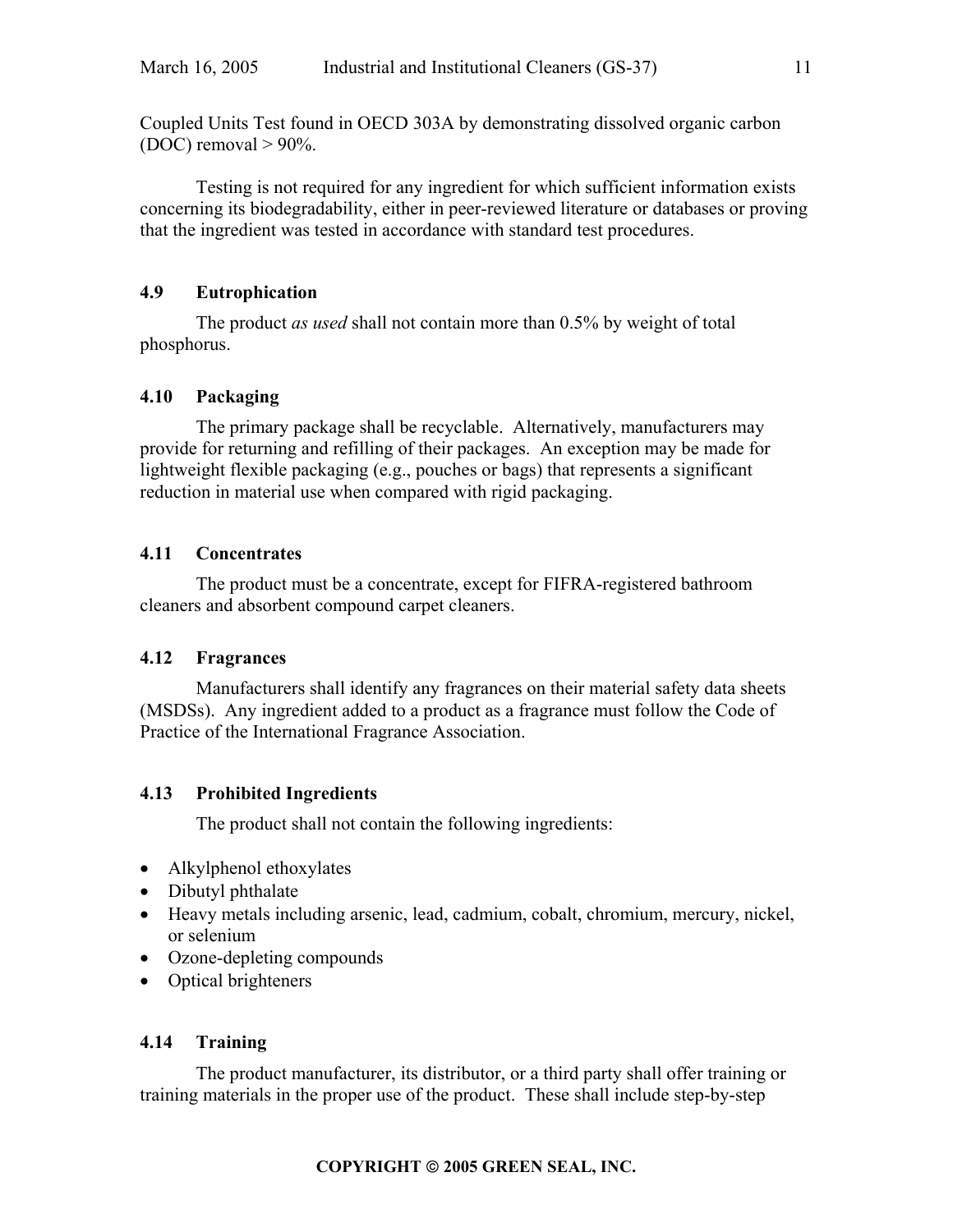instructions for the proper dilution, use, disposal, and the use of equipment. Manufacturers shall have product labeling systems to assist non-English-speaking or illiterate personnel.

#### **4.15 Animal Testing**

This section applies to Sections 4.1, 4.3, and 4.7. Green Seal wants to discourage animal testing and will accept the results of past peer-reviewed or standard tests demonstrating compliance with a criterion. A mixture need not be tested if existing information demonstrates that each of the ingredients complies with a criterion. Additionally, Green Seal may accept non-animal (in-vitro) test results, providing that the test methods are referenced in peer-reviewed literature and the manufacturer provides the reasons for selecting the particular test method.

#### **5.0 Labeling Requirements**

The manufacturer's label shall state clearly and prominently that dilution with water from the cold tap is recommended and shall state the recommended level of dilution. Carpet cleaner labels shall specify the use of cold water for products that do not suffer significant performance degradation in cold water. The manufacturer shall also include detailed instructions for proper use and disposal and for the use of personal protective equipment.

Whenever the Green Seal certification mark appears on a package, the package shall contain a description of the basis for certification. The description shall be in a location, style, and typeface that are easily readable. Unless otherwise approved in writing by Green Seal, the description shall read as follows:

"This product meets Green Seal's environmental standard for industrial and institutional cleaners based on its reduced human and aquatic toxicity and reduced smog production potential."

For FIFRA-registered bathroom cleaners, replace "toxicity" with the word "impacts".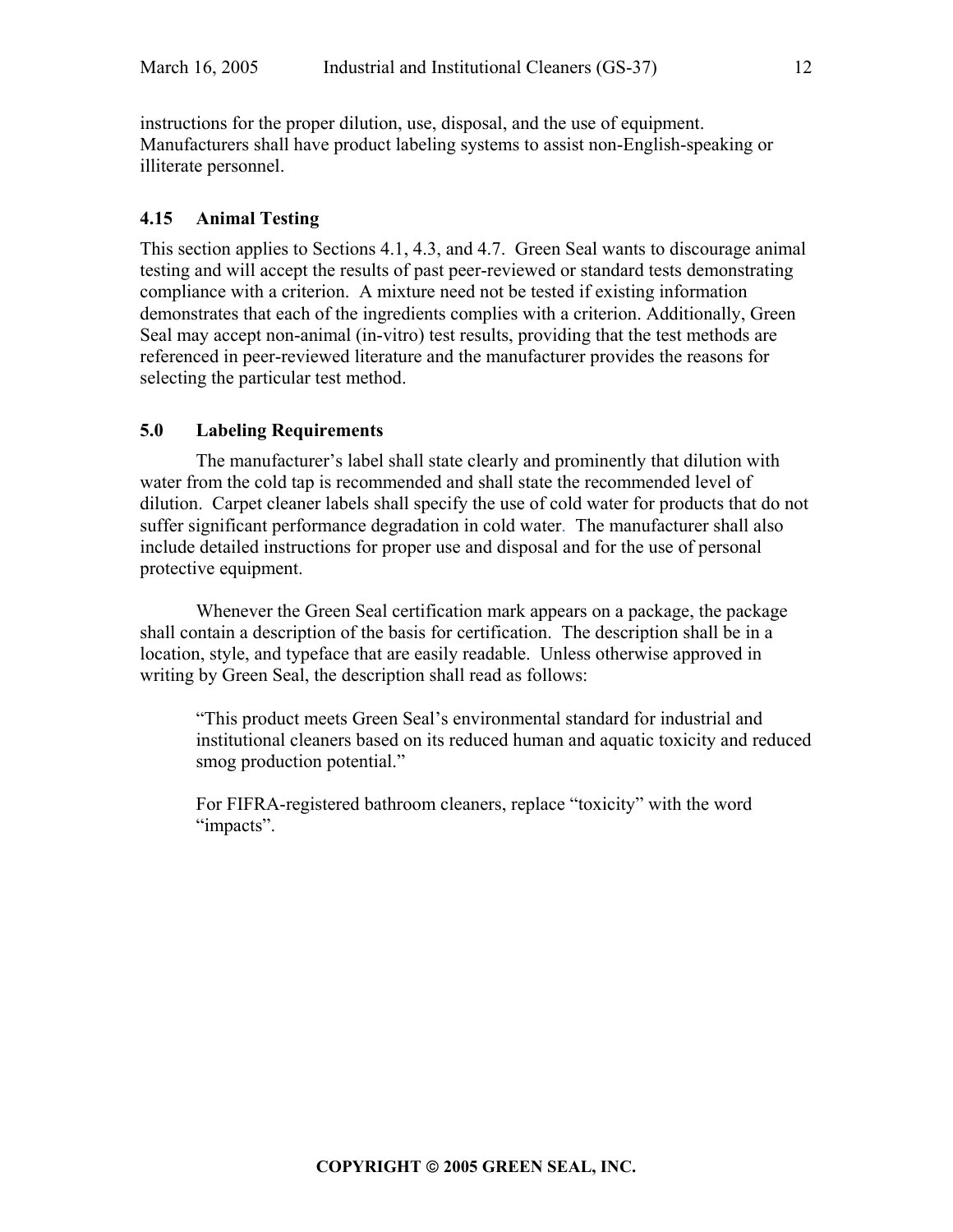## **APPENDIX A: Evaluation of Toxicity Data**

Green Seal will evaluate the toxicity of a product if toxicity data for each of the product ingredients exists. The toxicity values are adjusted by the weight of the ingredient in the product and summed using the following formula:

$$
TP = \left(\sum_{i=1}^{n} \frac{wt_i}{TV_i}\right)^{-1}
$$

Where,

 $TP =$  toxicity of the product  $wt_i$  = the weight fraction of the ingredient TV = the toxicity value for each ingredient  $(LD_{50}, LC_{50})$  $n =$  number of ingredients

For example, a product containing 5% alkylpolyglycoside, 10% sodium silicate, and 85% water would be compared to the oral toxicity cutoff criterion using:

$$
TP = \left(\frac{0.05}{5,000} + \frac{0.1}{1,280}\right)^{-1}
$$

| chemical           | $LD_{50}$ (oral) <sup>1</sup> | wt $\%$ | $LD_{50}$ (oral) |
|--------------------|-------------------------------|---------|------------------|
|                    | mg/kg                         |         | mg/kg            |
| alkylpolyglycoside | >5,000                        |         | $100,000^2$      |
| sodium silicate    | ,280                          | ιU      | 2,800            |
| TP                 |                               |         | ,300             |

1 Toxicity data from Appendix B.

2 Assumed an  $LD_{50}$  of 5,000 for purposes of the example.

The cutoff criterion is 2,000 mg/kg, and the toxicity of the product is 11,300 mg/kg. Therefore, the example product complies with the oral toxicity criterion.

## **Exemptions from toxicity testing**

Inhalation toxicity will not be required for any compound with a vapor pressure of 1 mmHg or less.

If inhalation test data are not available, an inhalation  $LC_{50}$  may be estimated using the following formula.

$$
LC_{50} = \frac{LD_{50,oral} \times ABS_{GI} \times BW}{ABS_{inh} \times R \times ET \times CF}
$$

Where,